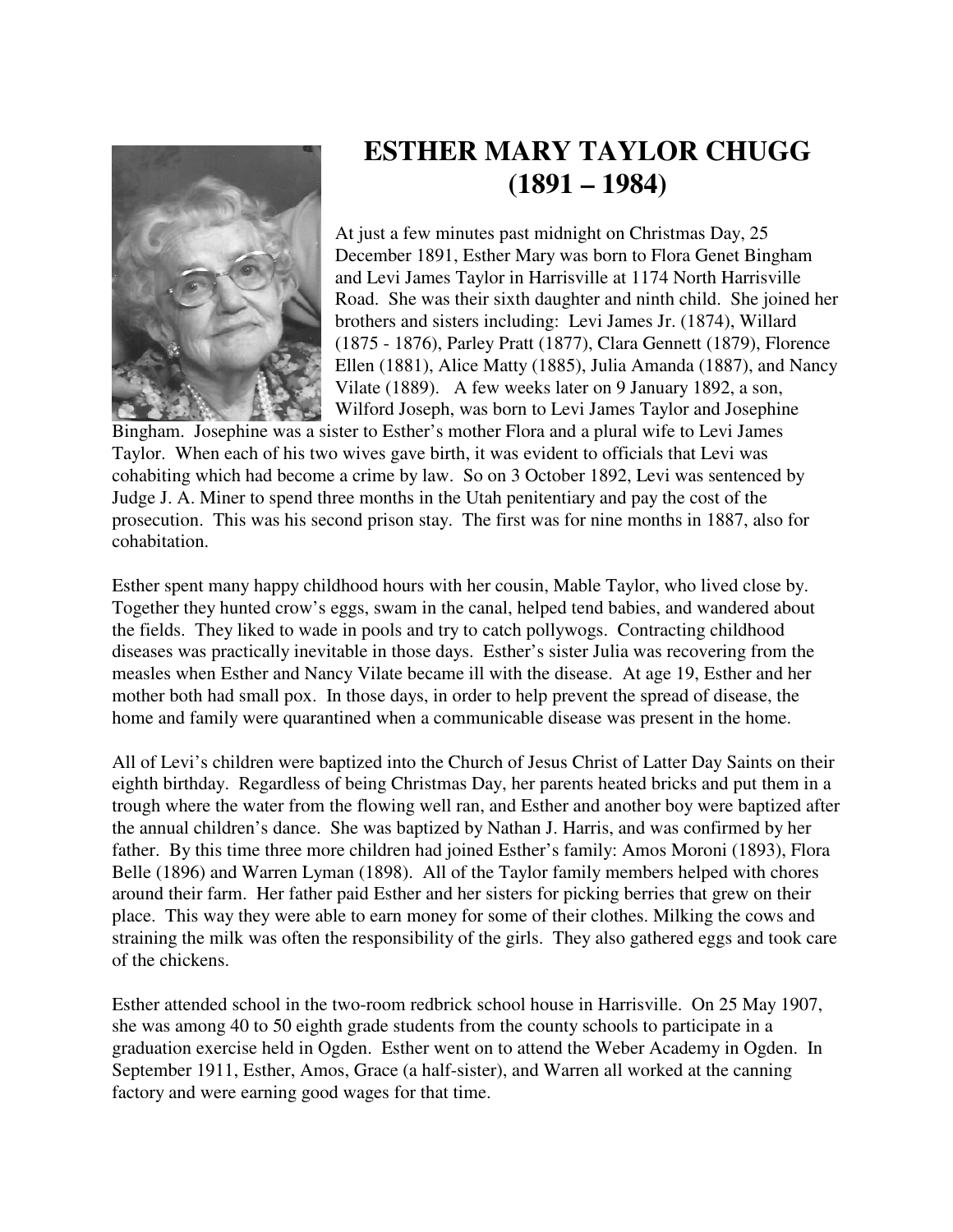One day Esther and her friends were walking up a hill near the Weber Academy in Ogden and Ray Royal Chugg and a friend were walking behind them. His friend told Ray about an upcoming dance and asked Ray who he was going to take. Ray saw Esther walking about a half a block ahead and said he was going to take her. She accepted his invitation to the dance and they continued going together and eventually became engaged. When they were courting, Ray would take her places in a horse drawn buggy. When it was time to take her home, the horse knew the way to her house and Ray did not even have to hold the reins. The horse would trot to her house, turn up the driveway, and stop at the door. The night before Ray and Esther were married, her parents went with them to Salt Lake City where they all stayed overnight with Esther's sister Florence. They were married on 24 December 1913 by President Madson.

Esther and Ray were renting a home in Ogden in the  $4<sup>th</sup>$  LDS Ward area when on 12 March 1915, their first child, a baby boy, was born to them. The baby was blessed the next day and given the name of Austin Ray. The baby died that same day at 3:00 p.m. A short funeral service was held 14 March 1915, and the baby was buried in the Ogden City Cemetery. Ray worked for the railroad and was gone a lot. Money was tight. Esther had chickens and sold eggs to help out. In later years she sold most of her eggs to Orson Rodgers who packaged them to sell to stores. On Valentines Day, 14 February 1916, their second child Flora Vynetta was born.

When Ray's brother, Gerald, died unexpectedly in 1917, Ray took over his homestead in Noonan, Idaho. He and Esther worked hard there to establish a farm. Esther had a nice vegetable garden in front of the home that she planted and tended each summer. In addition to other crops, they raised strawberries, huckleberries, and wild berries. Esther was always the main picker, and the very best picker according to Ray, but one year Ray had over two acres of berries and had to hire four or five extra pickers. Ray had a little buckskin saddle horse about 20 years old that Esther often rode. One time she was riding the buckskin with Flora in the saddle with her. When they started back up the canyon, a lightning storm rolled in. She was trying to get the old horse home in the storm and both Esther and Flora were very frightened. They made it back to the little log home. When Ray came in, he found them in fear with a quilt covering their heads. Flora had a pet pig that would follow her around like a dog. If the family went to town, the pig would try to follow along. They would have to run around and catch the pig and put it back into the pen. However, it would often jump right back out. Esther did not particularly like the time they spent on the farm in Idaho. It was far from home and family and it was some distance from any other homes.

In November 1918, many people suffered from influenza. LDS President Joseph F. Smith died from it. Esther caught the flu while traveling from Idaho. Her baby, Flora, soon came down with it as did Esther's mother and father, Amos, and Flora Belle. Wilford and his family also became sick. While the family was ill, Ray was fortunate to remain in good health and was able to help finish hauling his father-in-law's beets.

Ray and Esther were both sick with bad colds in January 1919, and they moved into Esther's

Esther Mary Taylor Chugg 2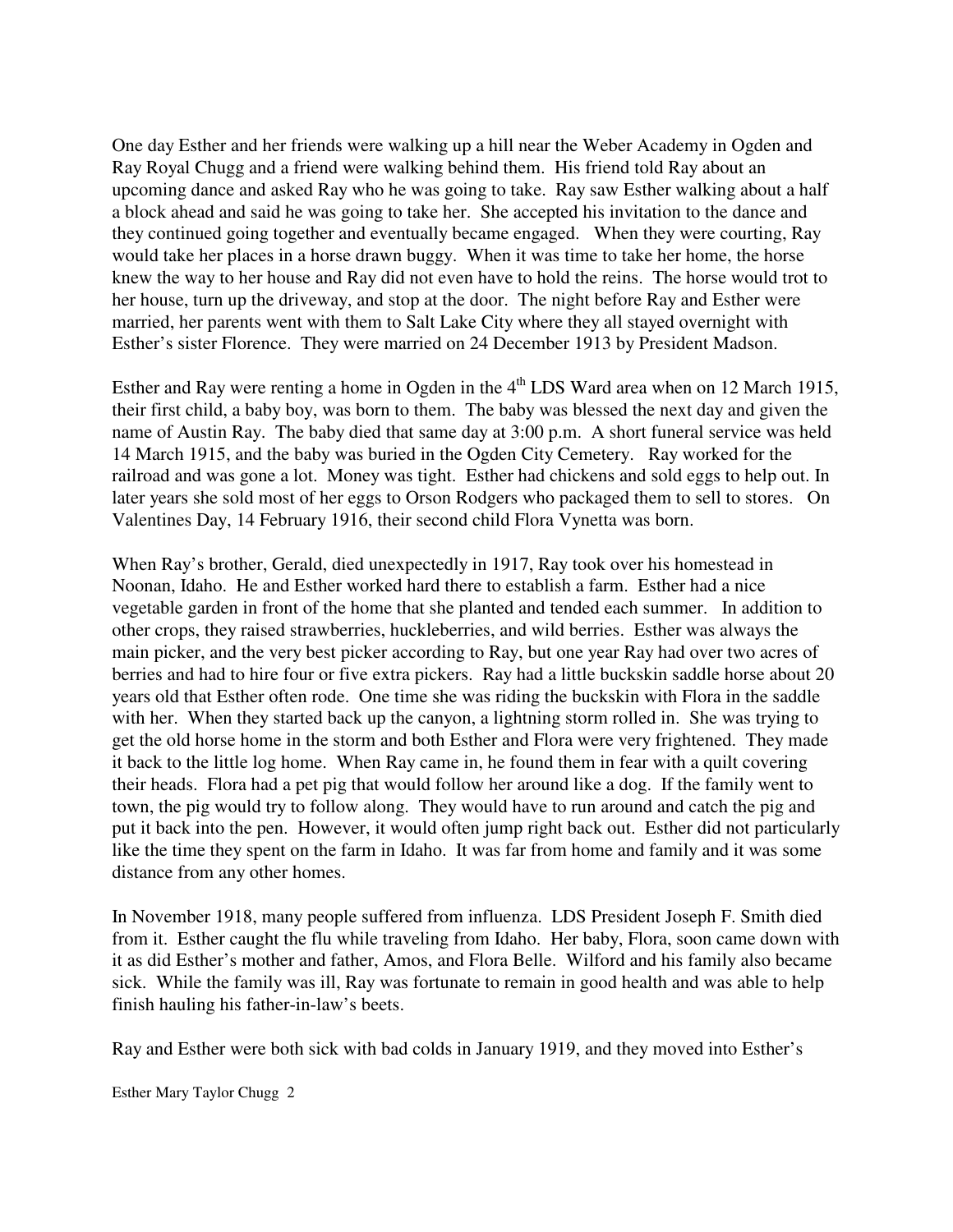mother's home for a while. They lived in the original single story adobe portion of the home Levi had built in 1871. They were living there on 22 December 1920. It was a cold winter morning with about six inches of snow on the ground when Esther gave birth to a baby girl at 2:00 a.m. The baby was blessed by Levi J. Taylor on 1 April 1921, and given the name of Myrtle.

They were at her mother's home 28 November 1922, when Esther gave birth to a son, Raymond Joseph. They went to Idaho that summer, but returned in September 1923. They gave up the homestead in Idaho after seven years. On 21 August 1924, Esther gave birth to a baby girl, Lucille. Shortly thereafter, on September 11, 1925, Esther was operated on to have her tonsils removed. She suffered several bouts with illness the next year. Thanksgiving Day 1926, Lucille was not well and Ray lost his job at the Railroad shop. On 15 November 1926, Esther gave birth to another baby daughter. The baby was blessed by her Grandfather Taylor and was named LouJean.

Ray and Esther were ready to move into their new house on 10 March 1929, (1139 North Harrisville Road) when a heavy rain storm caused some flooding and the basement of their house had about eight inches of water in it. They were finally able to move in the first part of May.

Esther went to the hospital in Salt Lake City for surgery on 21 August 1929 to have her gall bladder and appendix removed. It took a little time for her to recover. Through the years Esther often suffered with physical discomforts. She was a small woman, short, and seemed quite frail.

On holidays the Chugg family mainly stayed home and worked. There was just too much to do, and they did not have any money. At Christmas time they had a tree that they decorated. Esther always fixed a good meal including steamed carrot pudding with a white sauce over it. The children usually got one small present, perhaps a pair of stockings.

At harvest time, Esther always fed the "threshers" who came to thresh their wheat. The men would come in the house and eat at the table, and she would feed them big meals, including apple pie. In those days feeding the threshers was almost a competition among the women to see who could prepare the best food. She also fed tramps that came up the lane from the railroad. She tried to get them to work for their meals, but she did not allow them to come in the house to eat.

The Chugg's daughter, Flora, married Leonard Edwards in the Salt Lake LDS Temple 23 April 1935. After their marriage they lived in Willard. They had two sons, Ralph Leonard (1938) and Lynn Wayne (1941). Flora became ill after giving birth to Lynn. Because of the condition of her health, she and the boys were staying with her parents while Leonard continued to live in Willard and work. After spending the day of 8 January 1942 together, Leonard returned Flora to her parent's home, but she wandered away instead of going into the house. Her body was not found until March. After her death, Esther and Ray raised Ralph and Lynn along with their own children.

Esther Mary Taylor Chugg 3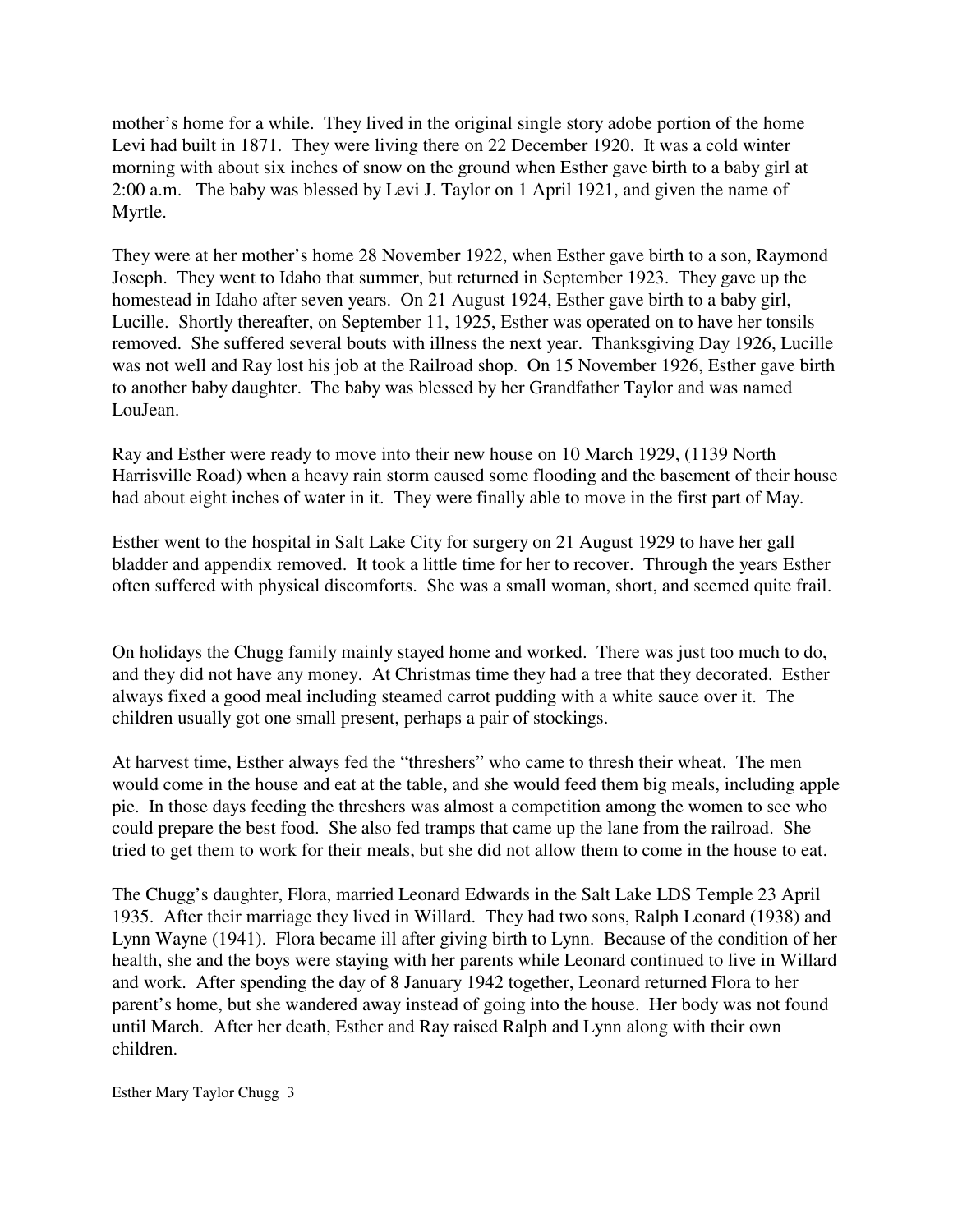Their children married and left home. Ralph left to serve in the U.S. Navy. Lynn (Ed) served an LDS mission to the Western States. Upon returning from his mission, Lynn married Shanna Lee Crowther. After two years, they returned to Harrisville to live on the same street where her parents and Ray and Esther lived. The Chugg's son Raymond preceded them in death 29 August 1980, when he suffered a heart attack in Jerome, Idaho. When Esther was in her late 80s she underwent surgery to remove blood clots from her brain. She hated having her head shaved, but she came through the operation surprisingly well, and her hair totally white by now, came back in nicer than before.

Esther and Ray lived to celebrate seventy years of marriage together. Because Lynn lived close by, he was able to help them as they aged. In February 1984, Esther fell and broke her hip. She never fully recovered from the hip surgery, and died 5 March 1984, in South Ogden. She is buried in the Ogden City Cemetery.

## **SOURCE:**

Edwards, Lynn. Family Records.

Nebeker, Lucile Chugg. Oral Historyof Lucille Chugg Nebeker. Personal interview with Ray R. and Esther Chugg. (interviewer, Neil Nebeker). 1983.

Taylor, Levi J. *Journals of Levi J. Taylor.* Unpublished manuscript

| Bingham, Flora Genet Bingham   Taylor, Alice Matty |                     |
|----------------------------------------------------|---------------------|
| Chugg, Austin Ray                                  | Taylor, Amos Moroni |

Esther Mary Taylor Chugg 4